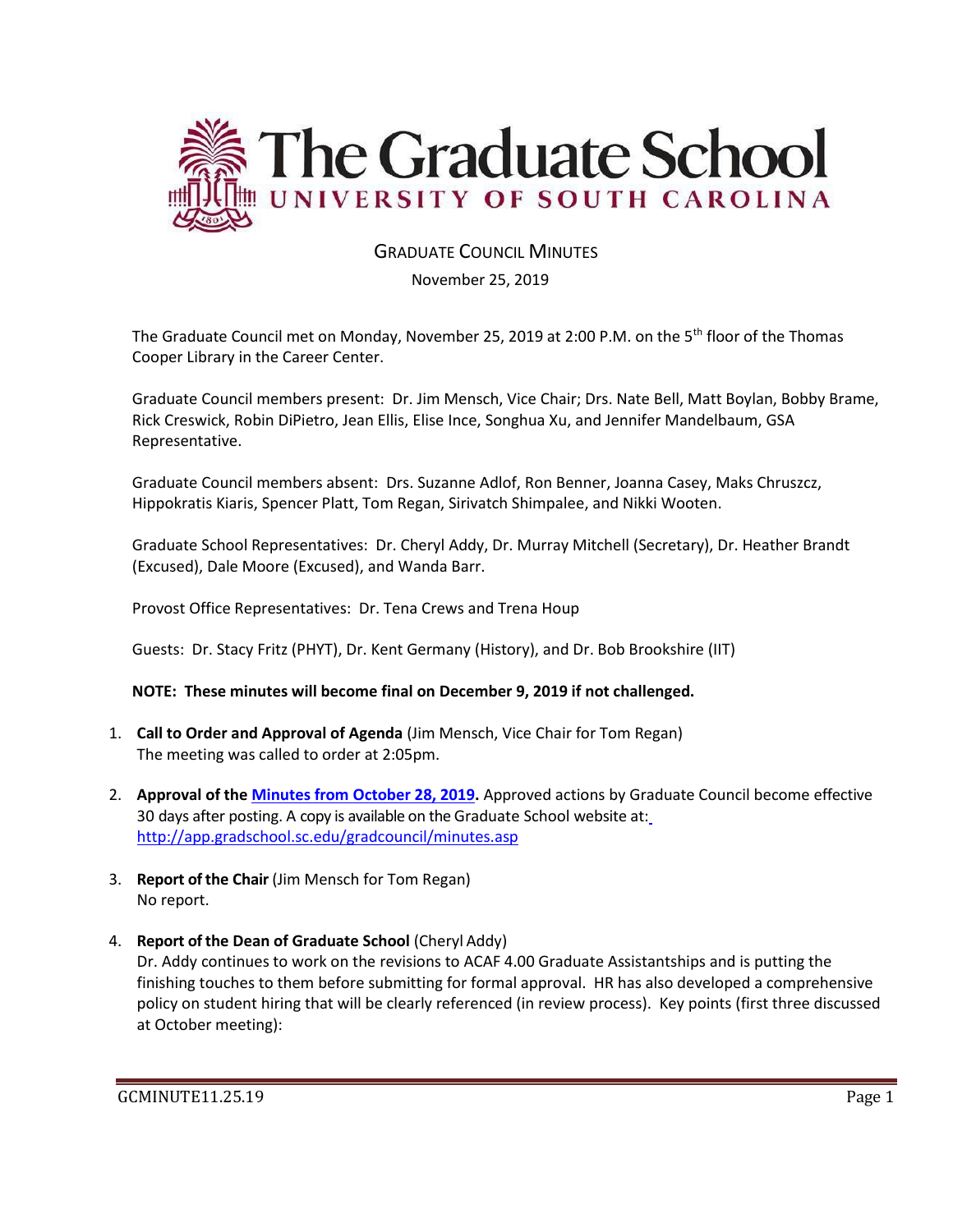- Must be compliant with state and federal law (FLSA and FICA exemptions). A key issue is that graduate staff assistants are generally going to be non-exempt employees, which means they need to be hourly not salaried.
- Would like to address graduate student concerns about stipend and overall financial support. A key priority is to protect resident tuition and the health insurance subsidy for all GAs.
- We are trying to identify the most efficient process to hire students because of the timing of various steps (e.g., when must enrollment eligibility be verified).
- We will require a work agreement that specifies dates, work schedule expectation, responsibilities, and evaluation/feedback.
- We will expect all grievances related to GA appointments including terminations to follow the existing GAP procedures.
- We are recommending that students be able to request 1-3 weeks of leave without pay with protection for the GA position (6 weeks for parental leave). The leave must be for personal extenuating circumstances such as severe health challenge or death in the immediate family. We will include sufficient notification as the expectation for parental leave requests.

The Community Insights survey on which President Caslen requested our participation officially closed yesterday.

The Provost and VP for Diversity and Inclusion search application deadlines are December 31 and January 15, respectively; campus interviews likely to happen in early to mid-February.

The agenda for this meeting includes two proposals that are firsts for us. We have been developing a partnership with HBKU in Qatar to expand their academic presence in sports science. The proposals are to create joint degrees with Sport and Entertainment Management and with Exercise Science. For these joint degrees the curriculum proposed is identical to the campus programs, but the students will complete most of the work at Doha. The distinguishing factors for a joint degree are that the student must complete a minimum of one-third of the academic credit at each institution and that the diploma earned will include both institutions (not separate degrees from the separate institutions). She pointed this out because she wanted the members of the Council to realize the impact of what we are approving this time.

Dr. Addy met with President Caslen yesterday. The focus of that discussion was about graduate students and graduate education.

# 5. **Report of the Secretary of the Graduate Council** (Murray Mitchell)

Dr. Mitchell stated that in the past, thesis and dissertation defense announcements were broadcast on the Graduate School web site, through submissions in our Graduate Management System. Given changes to the new Web presence, we are no longer able to provide this support. We have asked graduate directors and program administrative assistants to post these important announcements on your program or department websites, to your listserv and social media outlets. If you will tag the Graduate School on your social media posts, we are happy to push the announcements even further. Please share this change to procedures with other faculty and graduate students in your program who may be impacted.

Consistent with the changing platform for information, we are working to develop better guidance and a template for Graduate Bulletin entries. There is currently a wide range of information presented, from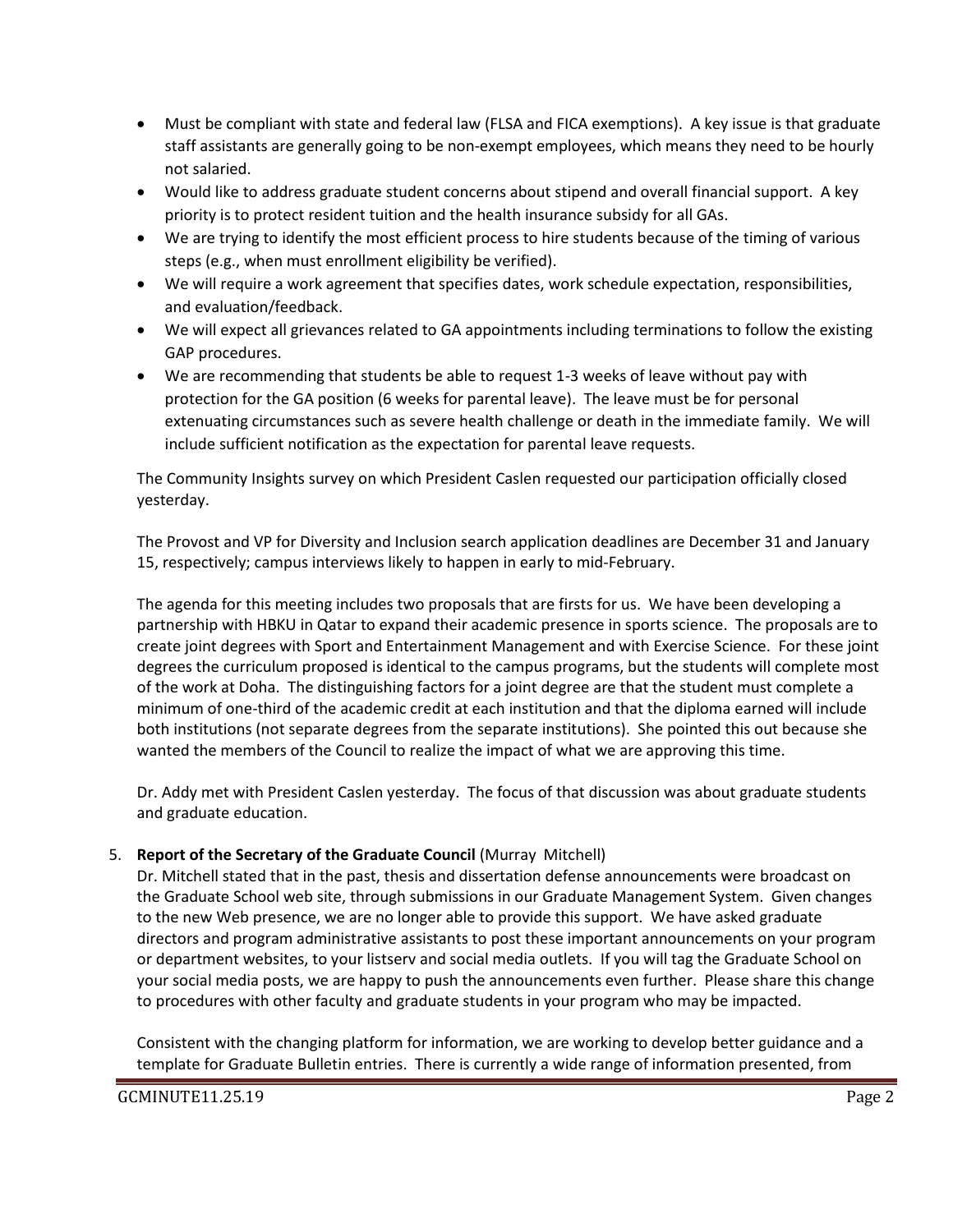very little to a great deal. We hope to locate promising practices and work toward a more uniform presentation format. More as we learn it.

The Graduate Student Association is also seeking more insight into the potential to offer a more centralized "Graduate Student Orientation" for new students. We have reached out to programs to discover what is presently being done in the various colleges and programs, to better understand what is already in place, what is optional and what is mandatory, as well as the timing of these kinds of offerings.

There was discussion at a prior meeting with regard to the procedures for Special Topics Course proposals. This process is addressed in ACAF 2.03 which is currently being revised. When those revisions are final, and the policy is approved and posted, we will move to sending proposals for graduate special topics courses directly to the Registrar. Until then, we will continue with the current practice of proposals going first through the Graduate School.

Lastly, he asked that we go out of order to consider an item of New Business that was included with the agenda mailed out on Friday. Briefly, there is a contradiction in published policy and what is proposed is an action to re-align policy with desired practice. Specifically, to remove the GPA punishment associated with a grade o "U" in thesis preparation (usually 799), and dissertation preparation (usually 899).

- 6. **Report on Professional Development** (Murray Mitchell for Heather Brandt) No report.
- 7. **Report of the Graduate Student Association Representative** (Jennifer Mandelbaum) Jennifer gave an overview of the fall semester and future plans:
	- Working to ensure that graduate student voices are heard and have better communication/outreach
	- Had meetings with President Caslen and Dr. Addy to hear about their roles and to share challenges and opportunities
	- Council of Academic Deans meeting will follow up at end of semester/beginning of spring semester
		- $\circ$  E.g., how we can be involved with NSF Bridge to the Doctorate Fellowship Program
	- Meeting with Tom McNally (Dean of Libraries)
		- o Digital resources and the career center with a focus for grad students
		- $\circ$  Enhancing the industry side of the career center rather than prep for academia alone
		- $\circ$  SHARPGrads program (a lot of enthusiasm for topics like data visualization, publishing)
		- $\circ$  We need to come to him with a proposal for data enhancement and other research needs of students
	- Collect new info on mental health services
	- Graduate student orientation
	- How to move forward with stipend survey results
- 8. **Report of the Academic Policy and Practices Committee** (Jim Mensch) No report**.**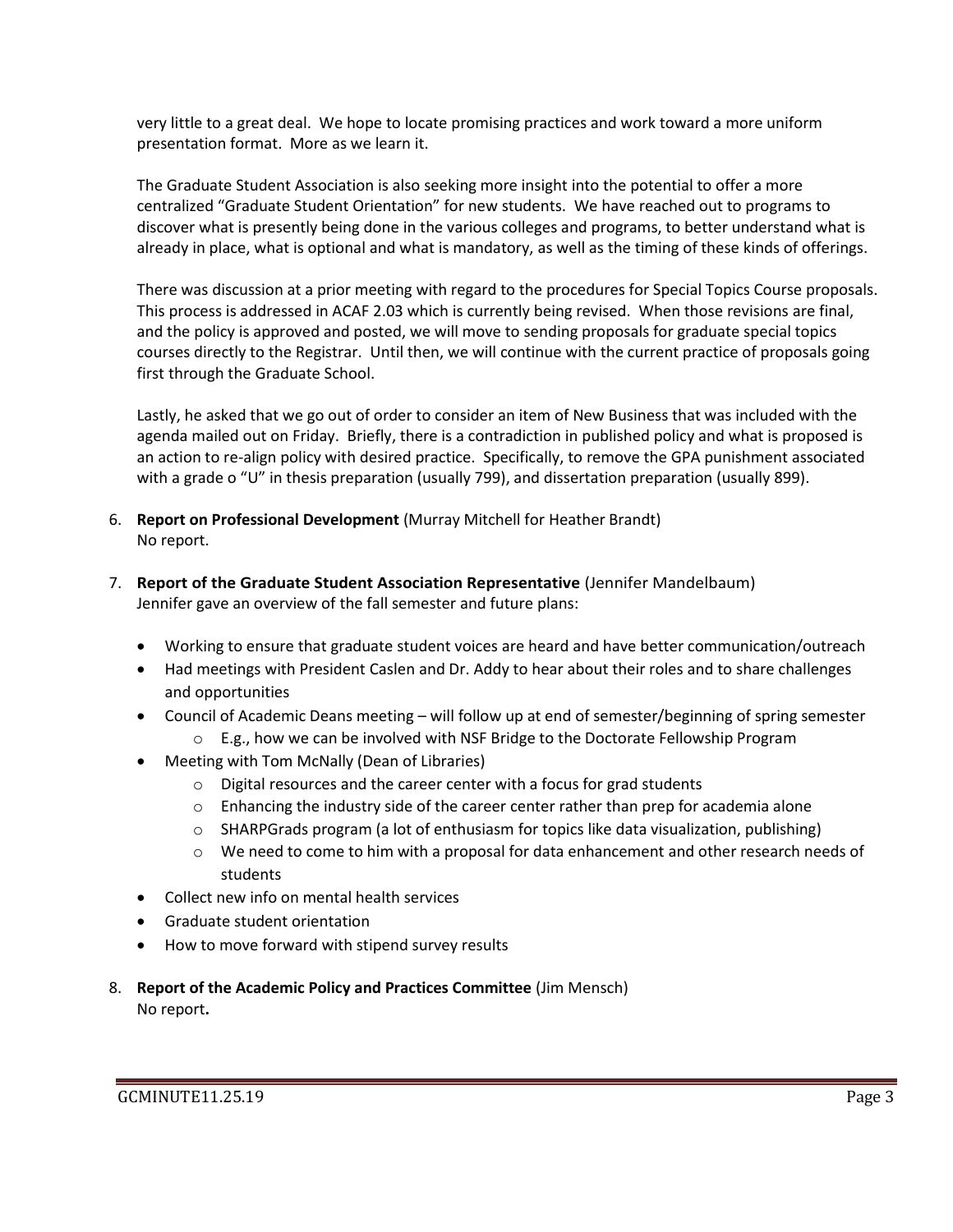9. **Report of the 500/600 Level Courses, Distributed Learning and Special Topics Courses** (Murray Mitchell)

This report is presented to Council for informational purposes only; no action is necessary.

# **500/600 Courses for November 2019 Grad Council**

(CCP = Course Change Proposal; NCP=New Course Proposal)

**ANTH 516** (4) Indonesian Culture Through Film (Delete Existing Course: Fall 2020) **ARTE 535** (3) Children's Artistic and Aesthetic Development (Delete Existing Course: Fall 2020) **ARTE 555** (3) Art Criticism (Delete Existing Course: Fall 2020) **BIOL 588** (3) Genomic Data Science (New Course Proposal: Spring 2020) **BIOL 599** (3) Chords and Codons [**RESTRICTED TO UNDERGRADUATES**] (Spring 2020) **BIOL 599** (3) Experimental Design and Analysis (Spring 2020) **BIOL 599** (3) Genomic Data Science (Spring 2020) **BIOL 643L** (1) Advanced Microbiology Laboratory (New Course Proposal: Spring 2020) **CHEM 590** (1) Introductory Glassblowing (Delete Existing Course: Fall 2020) **CHEM 591** (2) Advanced Experimental Chemistry I (Delete Existing Course: Fall 2020) **CHEM 592** (2) Advanced Experimental Chemistry II (Delete Existing Course: Fall 2020) **CRJU 551** (3) Adolescent Mentoring (New Course Proposal: Spring 2020) **CRJU 558** (3) Crime Over the Life Course (Course Change Proposal: Fall 2020) **CRJU 575** (3) The Death Penalty (Carolina Core Modification: Fall 2020) **CRJU 577** (3) Law and Criminal Justice Policy (Carolina Core Modification: Fall 2020) **CSCE 585** (3) Machine Learning Systems (New Course Proposal: Spring 2020) **ECIV 521** (3) Numerical Methods in Mechanics (Course Change Proposal: Fall 2020) **ECIV 541** (3) Highway Design (Course Change Proposal: Fall 2020) **ECON 514** (3) The Economics of Terrorism (Course Change Proposal: Fall 2020) **ECON 555** (3) Game Theory in Economics (Course Change Proposal: Fall 2020) **EDLP 517** (3) Law & Policy Studies in Education (New Course Proposal: Fall 2019) **ENHS 592** (3) Oceans and Human Health: An Ecosystem and Public Health Perspective [Cross list with MSCI 599] (Spring 2020) **ENVR 533** (3) Sustainability Projects Course (New Course Proposal: Spring 2020) **ENVR 540** (3) Decolonizing the environment: Race, nature, power (New Course Proposal: Spring 2020) **GEOL 542** (3) Methods in Geoscience Education Research (New Course Proposal: Spring 2020) **HRTM 590** (3) Israel: Exploring Hospitality and Retail Culture in the Start-up Nation (Summer 2020) **HRTM 590** (3) Luxury Management in Italy (Summer 2020) **IBUS 519** (3) Social Networks and Global Leadership (New Course Proposal: Spring 2020) **IBUS 590** (3) Specialized Study in International Business (New Course Proposal: Spring 2020) **ITAL 516** (3) Practical Italian Phonetics (Delete Existing Course: Fall 2020) **ITEC 560** (3) Project Management Methods (Course Change Proposal: Fall 2020) **ITEC 564** (3) Capstone Project for Information Technology (Course Change Proposal: Fall 2020) **ITEC 590** (3) Python Programming and Applications (Summer 2020) **MSCI 599** (3) Oceans and Human Health: An Ecosystem and Public Health Perspective [Cross list with ENHS 592] (Spring 2020) **PSYC 571** (3) Cognitive Neuroscience Laboratory (Course Change Proposal: Fall 2020) **PSYC 580** (3) Intermediate Statistics for Psychologists (Course Change Proposal: Fall 2020)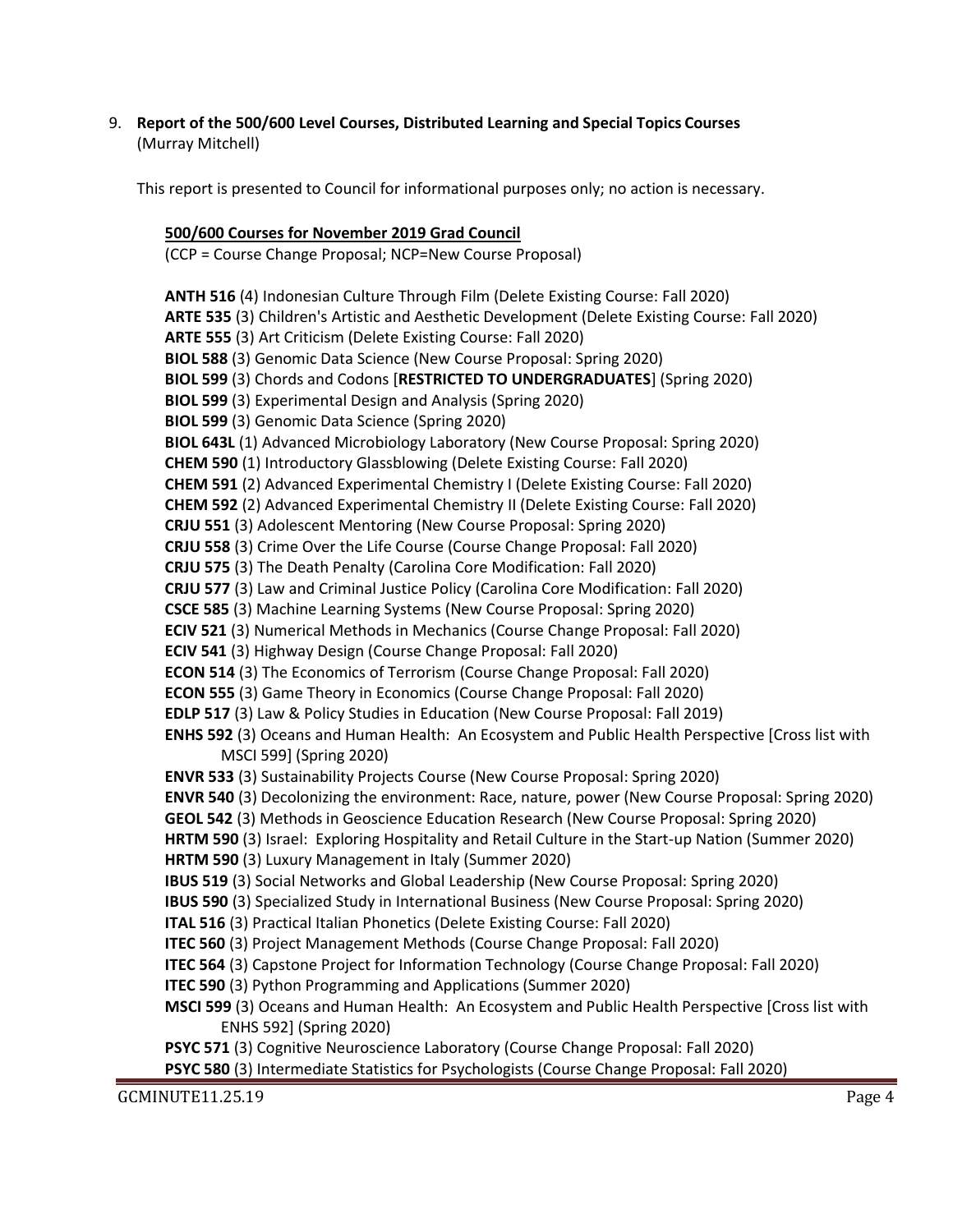**SOCY 507** (3) Sociology of Social Control (Course Change Proposal: Fall 2020) **STAT 588** (3) Genomic Data Science (New Course Proposal: Spring 2020) **THEA 599** (3) Welding, Metalwork and Rigging (Spring 2020)

#### **Distributed Learning Proposals**

**ECIV 790** (3) Advanced Composite Materials for Civil Structures (Spring 2020) **ITEC 590** (3) Python Programming and Applications (Summer 2020)

#### **Special Topics Course Proposals**

**ACCT 741** (3) Fraud Examination & Investigation (Spring 2020) **BIOL 599** (3) Chords and Codons [**RESTRICTED TO UNDERGRADUATES**] (Spring 2020) **BIOL 599** (3) Experimental Design and Analysis (Spring 2020) **BIOL 599** (3) Genomic Data Science (Spring 2020) **ECIV 790** (3) Advanced Composite Materials for Civil Structures (Spring 2020) **ENHS 592** (3) Oceans and Human Health: An Ecosystem and Public Health Perspective [Cross list with MSCI 599] (Spring 2020) **ENHS 862**(3) Introduction to Environmental Science Research (Spring 2020) **ENVR 800** (3) Environmental Policy [Cross list with POLI 797] (Spring 2020) **HIST 700** (3) American Architecture (Spring 2020) **HRTM 590** (3) Israel: Exploring Hospitality and Retail Culture in the Start-up Nation (Summer 2020) **HRTM 590** (3) Luxury Management in Italy (Summer 2020) **ITEC 590** (3) Python Programming and Applications (Summer 2020) **MSCI 599** (3) Oceans and Human Health: An Ecosystem and Public Health Perspective [Cross list with ENHS 592] (Spring 2020) **MUED 793** (2) Teaching and Learning Applications of Music Perception and Cognition (Spring 2020) **POLI 797** (3) Environmental Policy [Cross list with ENVR 800] (Spring 2020) **PSYC 888** (3) Cognition, Learning & Cognitive Neuroscience (Spring 2020) **STAT 718** (3) Statistical Learning and Deep Learning (Spring 2020) **THEA 599** (3) Welding, Metalwork and Rigging (Spring 2020)

#### 10. **Associate Graduate Faculty Nominations** (Murray Mitchell)

| Name:    | Elizabeth Currin (PhD)            |
|----------|-----------------------------------|
| Program: | Instruction and Teacher Education |
| Term:    | Fall 2019 - Fall 2025             |

| Name:    | Leigh D'Amico (PhD)               |
|----------|-----------------------------------|
| Program: | Instruction and Teacher Education |
| Term:    | Fall 2019 - Fall 2025             |

| Name:    | Linda Silvernail (EdD)            |
|----------|-----------------------------------|
| Program: | Instruction and Teacher Education |
| Term:    | Fall 2019 - Fall 2025             |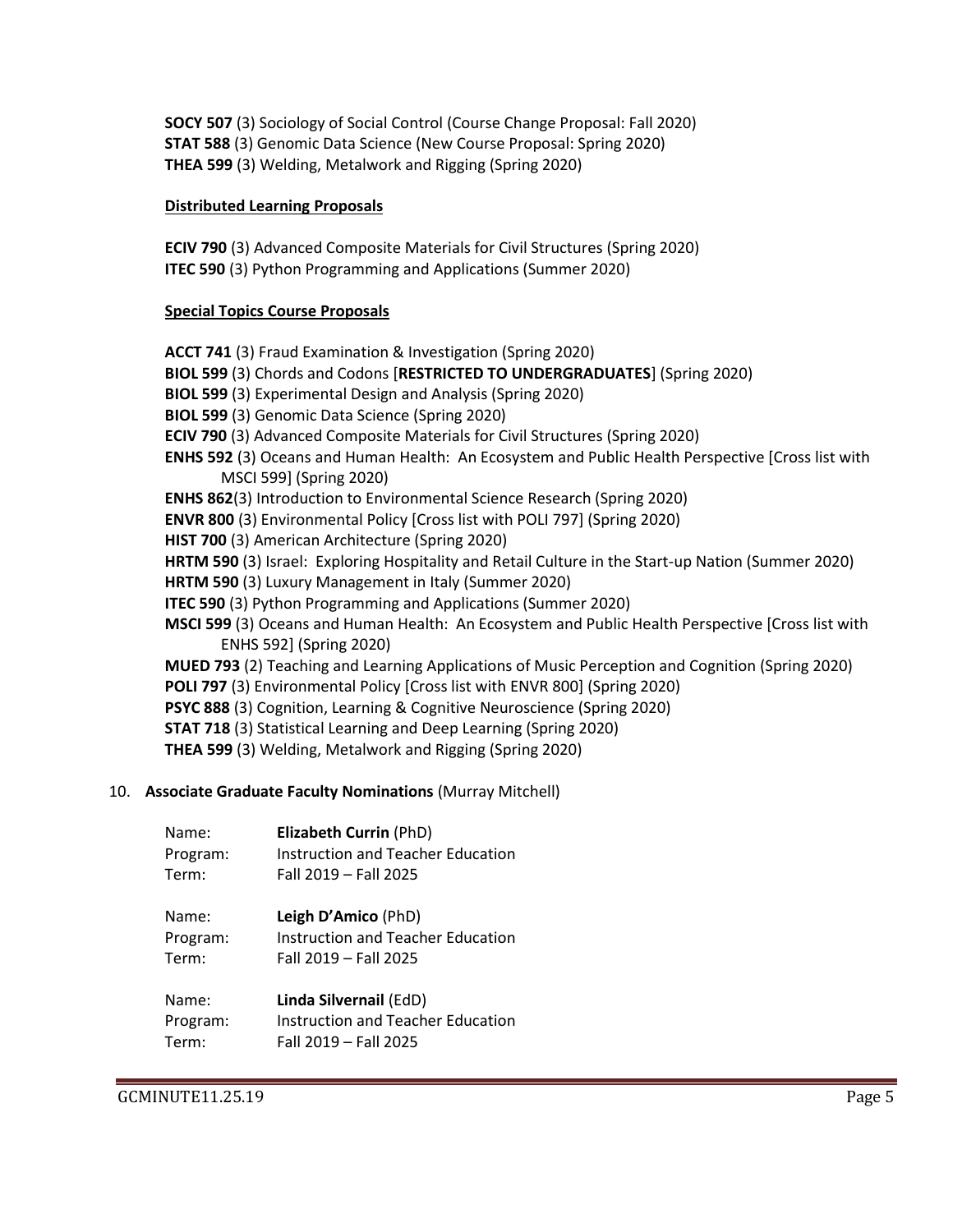# *These nominations were unanimously approved by Graduate Council.*

11. **Fellowships and Scholarships Committee** (Jean Ellis) No report.

### 12. **Report of Science, Math, and Related Professional Programs Committee** (Rick Creswick)

Below is a list of proposals reviewed by the Committee. Each curricular action can be viewed at this Public Agenda review site:

### <https://www.sc.edu/programproposal/agenda/?id=77&code=GCO>

At this Public Agenda link, the individual proposals are not live-linked, but agenda items are listed in alphabetical order. To view the full proposals, GC members and Committee Chairs still need to go to the Committee Review site, and filter for "Committees", then for the "Committee" called "Added to Grad Council agenda."

- **ATEP Major / Degree Program**, MS in Athletic Training, Public Health, Change to Existing Program: Fall 2020
- **ATEP 700** (2) Principles of Athletic Training, Public Health, Change to Existing Course: Fall 2020
- **ATEP 702L** (1) Principles of Athletic Training Lab, Public Health, New Course Proposal: Spring 2020
- **ATEP 712** (2) Clinical Experiences in Athletic Training II, Public Health, Change to Existing Course: Fall 2020
- **ATEP 713** (2) Clinical Experiences in Athletic Training III, Public Health, Change to Existing Course: Fall 2020
- **ATEP 715** (5) Clinical Experiences in Athletic Training V, Public Health, Change to Existing Course: Fall 2020
- **ATEP 748L** (1) Evaluation & Therapeutic Intervention of Lower Extremity Injuries Lab, Public Health: Spring 2020
- **ATEP 749L** (1) Evaluation & Therapeutic Intervention of Head, Neck, & Spine Injuries Lab, Public Health, NCP: Spring 2020
- **ATEP 750L** (1) Evaluation & Therapeutic Intervention of Upper Extremity Injuries Lab, Public Health, NCP: Spring 2020
- **ATEP 770** (3) Research Methods & Prospectus Writing in Athletic Training, Public Health, NCP: Spring 2020
- **ATEP 797L** (1) Clinical Pathology & Pharmacology in Athletic Training Lab, Public Health, NCP: Spring 2020
- **BIOS 762** (3) Biostatistical Modeling of Genomic Data, Public Health, New Course Proposal: Spring 2020
- **BIOS 816** (3) Advanced R Programming in Public Health, Public Health, New Course Proposal: Spring 2020
- **CHME Major / Degree Program**, PhD in Chemical Engineering, Engineering & Computing, Change to Existing Program: Fall 2020
- **ELCT 839** (3) Robust Adaptive Control, Engineering & Computing, New Course Proposal: Spring 2020

GCMINUTE11.25.19 Page 6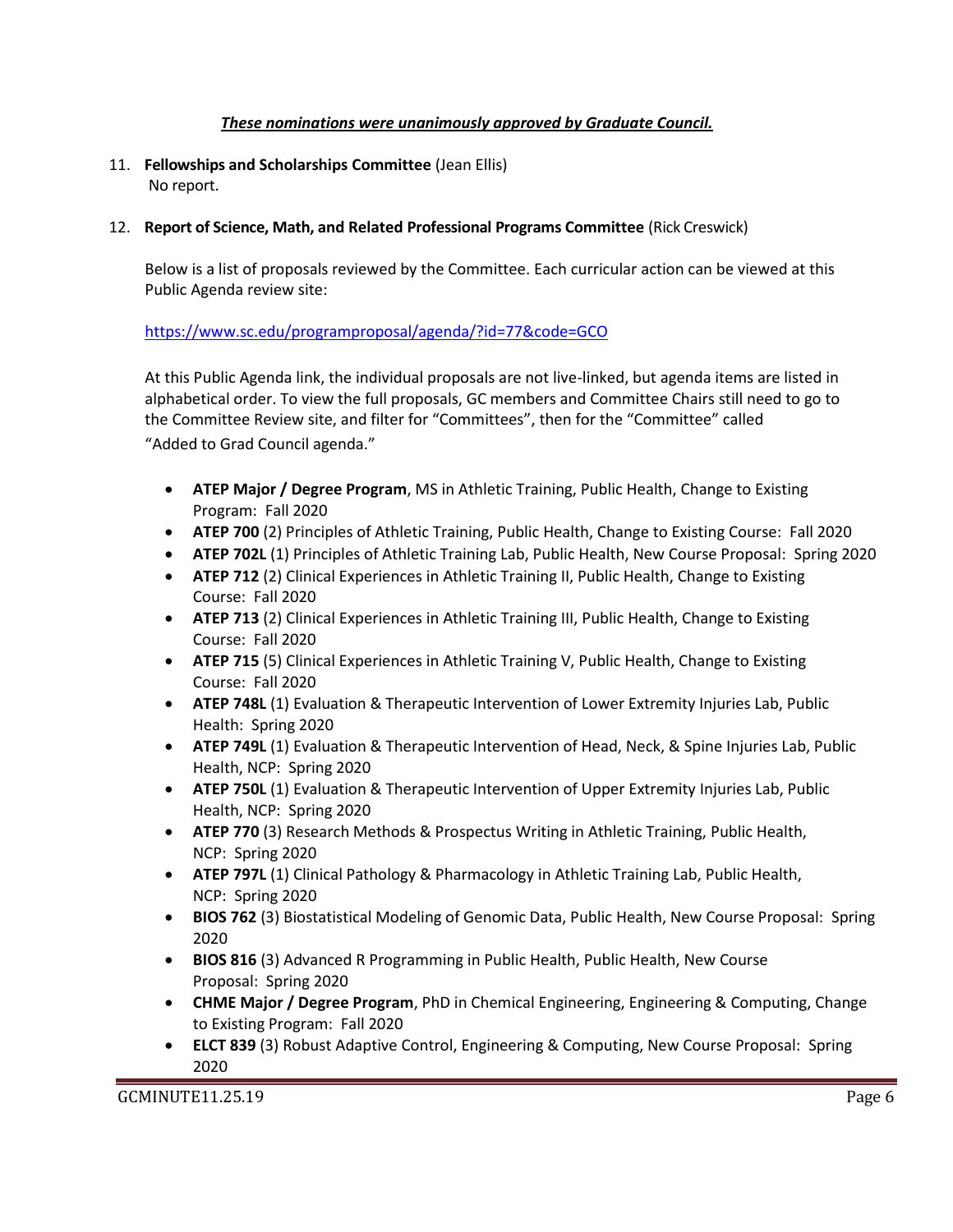- **EPBO Major / Degree Program**, MSPH in Biostatistics, Public Health, Change to Existing Program: Fall 2021
- **EPBEO Major / Degree Program**, MSPH in Epidemiology, Public Health, Change to Existing Program: Fall 2021
- **EXSC Dual Degree Program**, M.S. Joint Degree in Exercise Science, Public Health, New Program: Fall 2020
- **EXSC Dual Degree Program**, M.S. in Exercise Science, Public Health, Change to Existing Program: Fall 2020
- **GEOL 713,** Environmental Aspects of Paleontology, Arts and Sciences**,** Delete an Existing Course: Fall 2020
- **GEOL 747**, Advanced Coal Petrology, Arts and Sciences**,** Delete an Existing Course: Fall 2020
- **HSPM Dual Degree Program,** NMU 3+2 Program for HSPM MHA, Public Health, New Degree Program: Fall 2020
- **HSPM Dual Degree Program,** NMU 3+2 Program for HSPM MPH, Public Health, New Degree Program: Fall 2020
- **HSPM Major / Degree Program**, PhD in HSPM, Public Health, Change to Existing Program: Fall 2020
- **HSPM Major / Degree Program**, Master of Health Administration, Public Health, Change to Existing Program: Fall 2020
- **ITEC 790** (3) Special Topics in Health Information Technology, Engineering and Computing, CCP: Fall 2020
- **ITEC 791** (3) Introduction to Management of Information Security, Engineering and Computing, NCP: Spring 2020
- **ITEC 792** (3) Management of Cyber Operations**,** Engineering and Computing, NCP: Spring 2020
- **ITEC 793** (3) Cybersecurity Risk Management**,** Engineering and Computing, NCP: Spring 2020
- **NURS Major / Degree Program**, Nursing Science, Ph.D., Nursing, Change to Existing Program: Fall 2020
- **NURS Academic Certificate**, Advanced Practice Nursing Certificate, Nursing, Change to Existing Program: Fall 2020
- **PHYT Major/ Degree Program**, Doctor of Physical Therapy Program, Public Health, Change to Existing Program: Fall 2020
- **PHYT 721** (2) Health Promotion & Wellness in Physical Therapy, Public Health, NCP: Spring 2020
- **PHYT 741** (1) Clinical Documentation in Physical Therapy, Public Health, NCP: Spring 2020
- **PHYT 761** (2) Pain Mechanisms and Treatment, Public Health, NCP: Spring 2020
- **PHYT 763** (3) Modalities: Therapy and Application, Public Health, NCP: Spring 2020
- **PHYT 787** (1) Seminar and Research in Physical Therapy, Public Health, NCP: Spring 2020
- **PHYT 806** (3) Clinical Pathology and Differential Diagnosis, Public Health, NCP: Spring 2020
- **PHYT 807** (3) Neuroplasticity and Genetics in Physical Therapy, Public Health, NCP: Spring 2020
- **PHYT 815** (3) Management of Physical Therapy Practice, Public Health, Change to Existing Course: Fall 2020
- **PHYT 850** (4) Clinical Experience in Physical Therapy I, Public Health, Change to Existing Course: Fall 2020
- **STAT Major / Degree Program**, PhD in Statistics, Arts and Sciences, Change to Existing Program: Fall 2020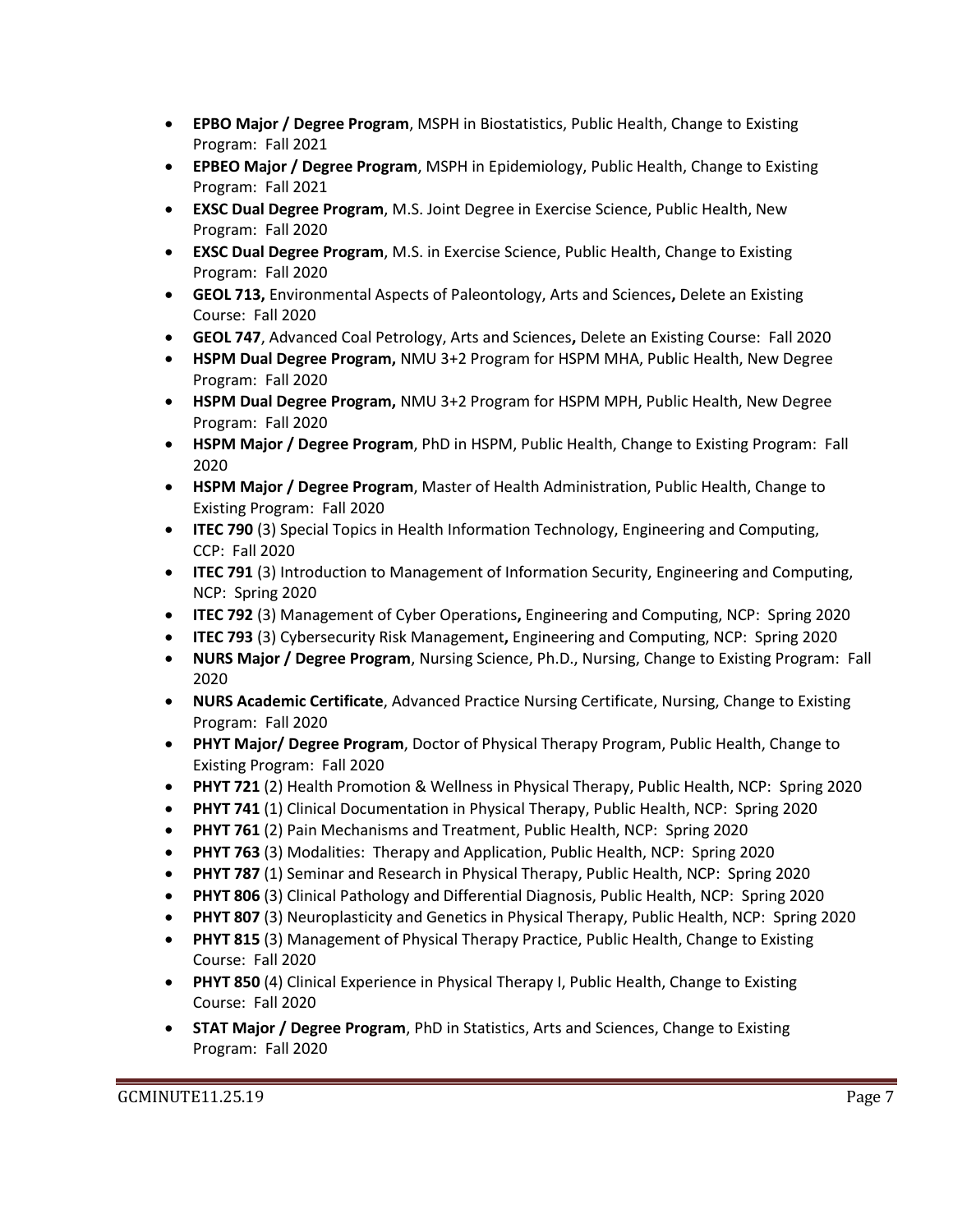# *These proposals were unanimously approved by Graduate Council.*

# 13. **R**epor**t of the Humanities, Social Sciences, Education, and Related Professional Programs Committee**  (Robin DiPietro)

Below is a list of proposals reviewed by the Committee. Each curricular action can be viewed at this Public Agenda review site:

## <https://www.sc.edu/programproposal/agenda/?id=77&code=GCO>

At this Public Agenda link, the individual proposals are not live-linked, but agenda items are listed in alphabetical order. To view the full proposals, GC members and Committee Chairs still need to go to the Committee Review site, and filter for "Committees", then for the "Committee" called "Added to Grad Council agenda."

- **ANTH 754,** Anthropology of Nonverbal Communication, Arts and Sciences, Delete an Existing Course: Fall 2020
- **ANTH 770,** Demographic Anthropology, Arts and Sciences, Delete an Existing Course: Fall 2020
- **ARTE 704,** School and Community Arts Management, Arts and Sciences, Delete an Existing Course: Fall 2020
- **EDEX 720** (3) Applied Research Experience in Special Education, Education, New Course Proposal: Spring 2020
- **EDEX 810** (3) Advanced Single-Case Research, Education, New Course Proposal: Spring 2020
- **EDHE 739** (3) Seminar on Diversity in Higher Education, Education, New Course Proposal: Spring 2020
- **EDHE 740** (3) Equity and Access in Higher Education, Education, New Course Proposal: Spring 2020
- **EDHE 741** (3) Seminar on Ethical Issues in Higher Education, Education, New Course Proposal: Spring 2020
- **EDSE 851** (3) Advanced Reading in Mathematics Education, Education, Change to Existing Course: Fall 2020
- **EDST Major / Degree Program,** Educational Technology, M.Ed., Education**,** Change to Existing Program: Fall 2020
- **ENGL Major / Degree Program,** MA in English, Arts and Sciences**,** Change to Existing Program: Fall 2020
- **ENGL Major / Degree Program,** PhD in English, Arts and Sciences**,** Change to Existing Program: Fall 2020
- **GEOG 723,** The Geography of Recreation, Arts and Sciences, Delete an Existing Course: Fall 2020
- **GEOG 724,** Seminar in Geography of Latin America, Arts and Sciences, Delete an Existing Course: Fall 2020
- **GEOG 725,** Seminar in Geography of Europe, Arts and Sciences, Delete an Existing Course: Fall 2020
- **GEOG 726,** Seminar in Geography of the Middle East and Africa, Arts and Sciences, Delete an Existing Course: Fall 2020
- **GEOG 748,** Geomorphology from Space, Arts and Sciences, Delete an Existing Course: Fall 2020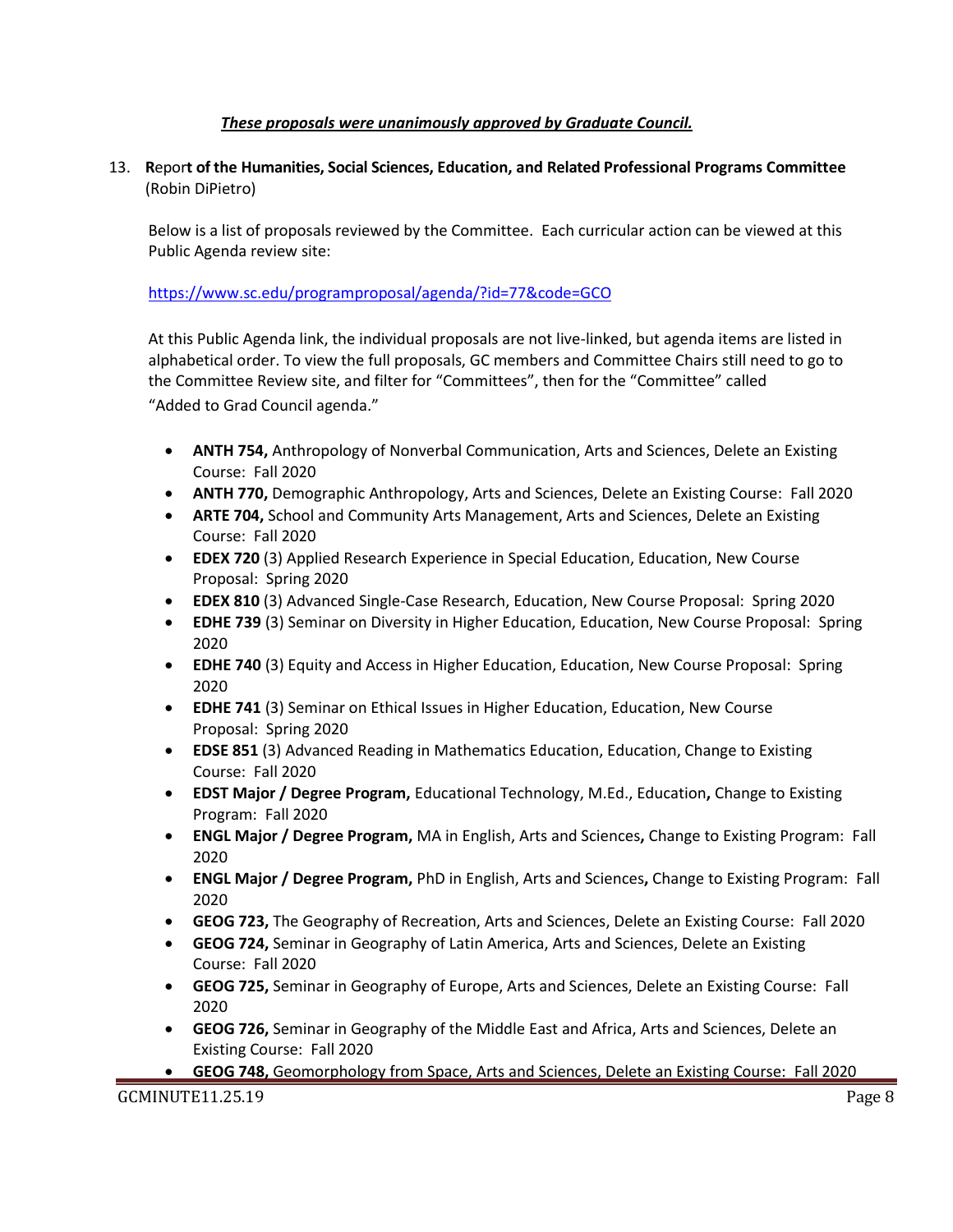- **HIST Major / Degree Program,** History, M.A., Arts and Sciences, Change to Existing Program: Fall
- **HIST Major / Degree Program,** History, Ph.D., Arts and Sciences, Change to Existing Program: Fall 2020
- **HIST Major / Degree Program,** Public History, M.A., Arts and Sciences**,** Change to Existing Program: Fall 2020
- **HRTM 795** (3) Tourism and Hospitality Field Project, HRSM, New Course Proposal: Spring 2020
- **INTE Major / Degree Program**, Secondary Education, M.T., Education, Change to Existing Program: Fall 2020
- **LING 715,** Applied English Phonetics, Arts and Sciences, Delete an Existing Course: Fall 2020
- **LING 781,** Stylistics, Arts and Sciences, Delete an Existing Course: Fall 2020
- **MART 705,** Creativity in the Media Arts, Arts and Sciences, Delete an Existing Course: Fall 2020
- **MUSC Major / Degree Program,** Music Performance, Music, Change to Existing Program: Fall 2020
- **SOWK Major / Degree Program,** Social Work, Ph.D., Social Work, Change to Existing Program: Fall 2020
- **SOWK Major / Degree Program,** Social Work, MSW, Social Work, Change to Existing Program: Fall 2020
- **SPTE Dual Degree Program,** M.S.E.M., Joint Degree in Sport and Entertainment Management Hospitality, Retail, & Sport Management, New Program: Fall 2020
- **SPTE 880** (3) Sport and Society, HRSM, New Course Proposal: Spring 2020

# *These proposals were unanimously approved by Graduate Council.*

- 14. **Report of the Grievances, Appeals and Petitions Committee** (Bobby Brame) No report.
- 15. **Other Committee Reports** None at this time.
- 16. **Old Business** None at this time.

#### 17. **New Business**

Issue:

There is a contradiction in published policy between (1) statements in the thesis and dissertation language (under Degree Requirements); and (2) Language in the Academic Regulations under "Grading Policies." I suspect the confusion was between calculating a U for 'S/U' courses into the GPA, and the clarification was not made in the Academic Regulations to differentiate these courses from 799 & 899 courses.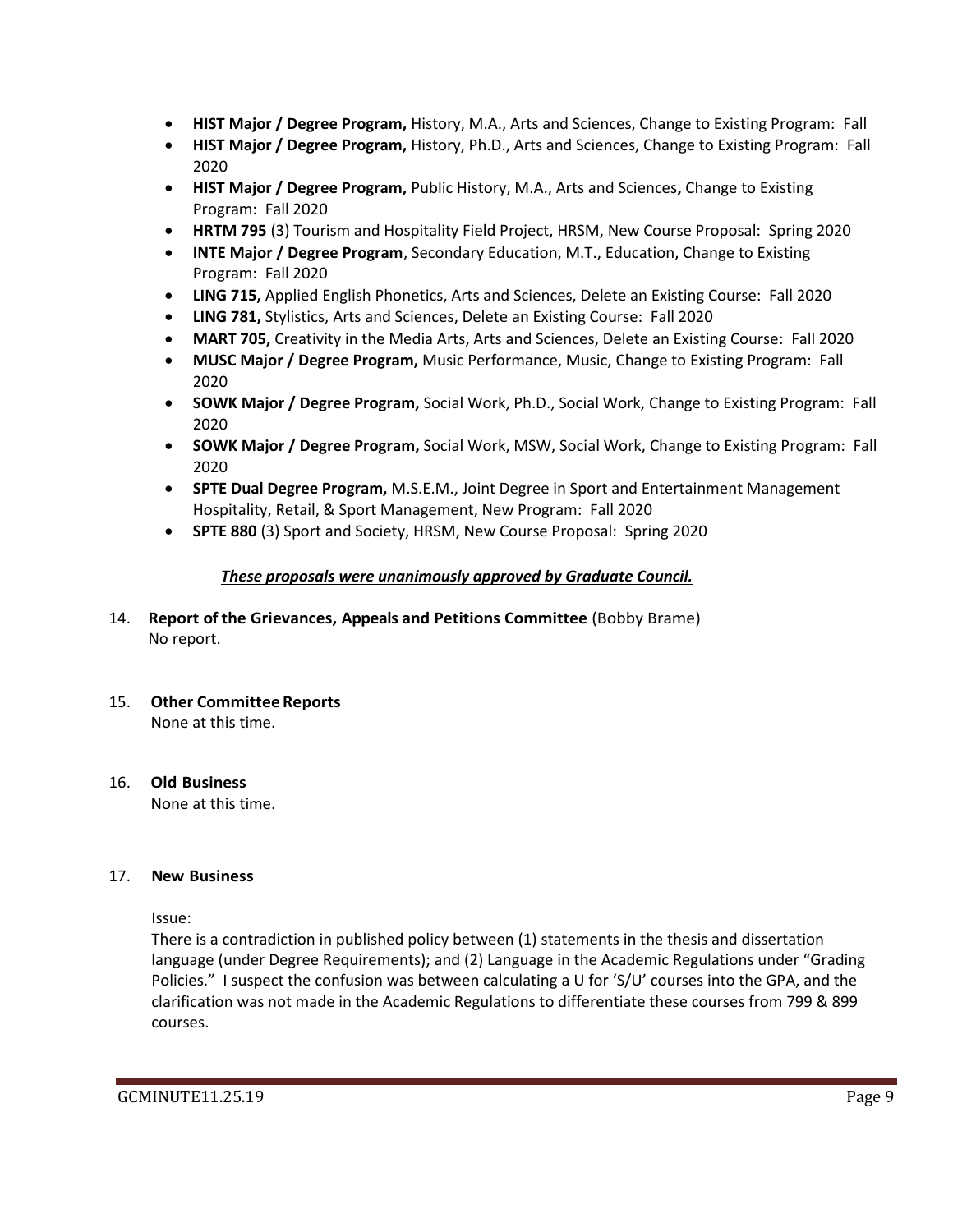#### **Background:**

Language under Degree requirements for Thesis or Research Project says: Completion or satisfactory progress in thesis preparation will be indicated by the grade of T; unsatisfactory progress in thesis preparation will be indicated by the grade of U, but thesis preparation grades are not calculated into the graduate cumulative grade point average.

### Language under Degree requirements for Doctoral Degree Requirements says:

On the student's academic transcript completion or satisfactory progress in dissertation preparation will be indicated by the grade of T; unsatisfactory progress in dissertation preparation will be indicated by the grade of U. These grades will not be used to calculate the student's grade point average.

### Language in Graduate Academic Regulations under "Grading Policies" says:

Grades of **T** (satisfactory progress) or **U** (unsatisfactory progress) are given for thesis (799) and dissertation (899) preparation. Grades of **T** in thesis (799) and dissertation (899) preparation are not computed in the cumulative graduate grade point average. Graduate-level courses completed with the grade of **U** are calculated as an **F** in the cumulative graduate grade point average.

### **Action Proposal**

Given the rationale above, and support from the Associate/Assistant Graduate Deans Council, I propose the following Graduate Bulletin change:

Grades of **T** (satisfactory progress) or **U** (unsatisfactory progress) are given for thesis (799) and dissertation (899) preparation. Grades of **T** or **U** in thesis (799) and dissertation (899) preparation are not computed in the cumulative graduate grade point average. Other graduate-level courses completed with the grade of **U** are calculated as an **F** in the cumulative graduate grade point average.

# Discussion:

Rick Creswick: Is there still a consequence for receiving a "U" for these courses? *Response*: Yes, students would not be able to "count" any credits noted as "U" on their transcript toward required hours of thesis or dissertation preparation. The grade would remain on the transcript and the student would be required to enroll in additional hours to meet degree requirements.

Jean Ellis: Should there be some mechanism to hold students accountable for earning many credits of "U" in these courses? *Response*: The more typical issue has been with students earning many credits of "T" grades without having had apparent contact with their faculty advisors. The underlying intention is to provide guidance to graduate students and their faculty mentors to facilitate timely graduation. So, using something similar to an independent study contract was suggested as a possible way for students and their advisors to share an understanding for what should be accomplished in any given semester for the credit hours in which students were enrolled. Also adding language to program handbooks for what might qualify as satisfactory progress in both the degree and for thesis/dissertation preparation was suggested as a potentially helpful intervention.

# *This proposal was unanimously approved by Graduate Council.*